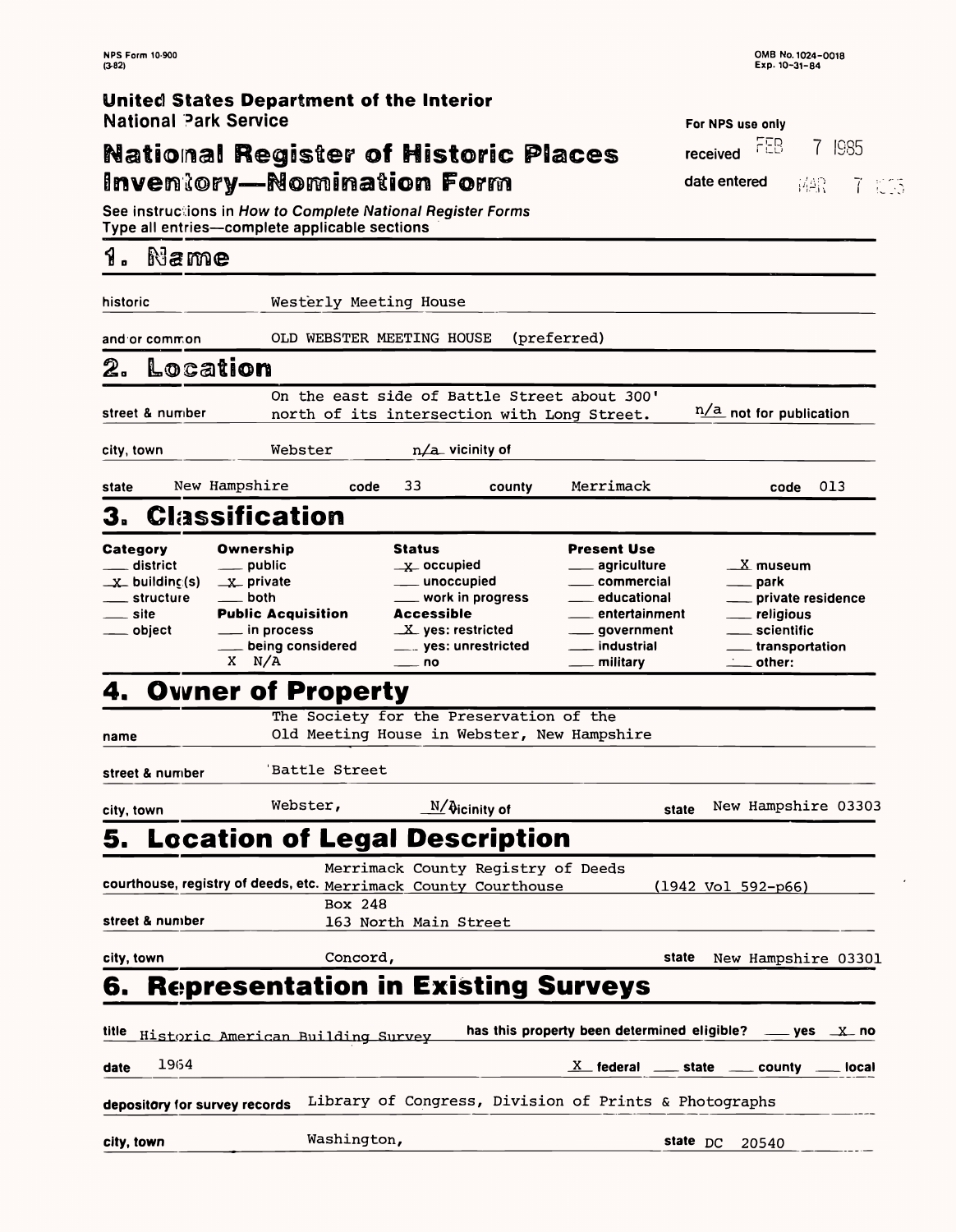## **7. Description**

| <b>Condition</b>            |                           | <b>Check one</b>     | <b>Check one</b>       |                 |
|-----------------------------|---------------------------|----------------------|------------------------|-----------------|
| $\mathbb{Z}$ excellent      | <u>__</u> __ deteriorated | unaltered            | $\equiv$ original site |                 |
| $\rule{1em}{0.15mm} = 500d$ | <u>__</u> _ ruins         | $\mathbf{X}$ altered | $\mathbb{R}$ moved     | date $\_\$ 1942 |
| <u>_</u> fair               | unexposed                 |                      |                        |                 |

The Webster meeting house is a rectangular framed building of two stories with clapboarded walls, a wood-shingled gable roof, and a foundation of original split granite slabs supported on modern (1979) concrete walls. The building retains its basic configuration, but has been remodelled several times to accommodate changing uses. Alterations include the removal of two end "porches" (stairway enclosures); the substitution of interior stairways for these projecting stairs; the flooring over of the auditorium at the gallery level to provide a full second floor; and the removal of pulpit and pews on the first floor. The building was also removed from its original location half a mile away in 1941-2 when the original site was cleared for a flood control project, and in 1979 was provided with a stable foundation of concrete below grade to ensure its permanent stability. Despite these alterations, the structure retains a sufficient number of original or early features to render it an important example of meeting house architecture in the upper Merrimack River Valley region of New Hampshire.

### **Describe the present and original (if known) physical appearance**

The facade of the meeting house faces west and is seven bays wide. Window sashes are l6-over-12, with muntin profiles typical of the Federal period. Exterior window casings are elaborated with flat fillets in place of backhand mouldings. The front doorway, in the center of the facade, is a simple Greek Revival design which undoubtedly dates from 1844, when the structure was altered from its original use as a meeting house to a dual use as a town hall on the first floor and a chapel on the second. This doorway encloses two doors, each having five flat panels surrounded by applied Grecian ogee mouldings. Above the doors is a five-light transom sash with thin muntins characteristic of the Greek Revival period. The door casings are wide flat boards with flat strips applied to their inner and outer edges and with flat square corner blocks at the juncture of side and .top casings. The water table and corner boards of the building are simple square-edged planks. The front cornice of the meeting house consists of an ovolo bed moulding and an ogee crown moulding.

The interior of the building is divided into two stories. The first floor is a single large room, now used to display artifacts which illustrate the history of the town of Webster. The room is entered through a vestibule inside the front door, from which two flights of stairs rise to the second floor. Opposite the door is a raised desk of unpainted pine, with panelled ends which enclose a box pew that served as a moderator's podium for town meetings. Around the perimeter of the original gallery location, turned pine posts in the form of Tuscan columns

The side (north and south) elevations are identical to one another. Both are five bays wide, with window sashes and casings matching those of the facade. The attic of the building is lighted by single 12-over-12 windows in each gable. The end doorways- of the building each have five-panel doors with flat panels surrounded by Grecian ogee mouldings. The casings are identical to those of the front doorway. The side doorways have no transom sashes. The raking eaves of the roof are trimmed with tapered boards.

The rear (east) elevation is five bays wide, with window sashes and trim matching those features on the other elevations. At the center of this elevation is a window, elevated above the other four windows of the first floor but otherwise identical to them; this lights a moderator's desk in the center of the rear wall of the first floor. The cornice of the rear of the building is a box cornice with fascia and plancia boards but with no applied mouldings.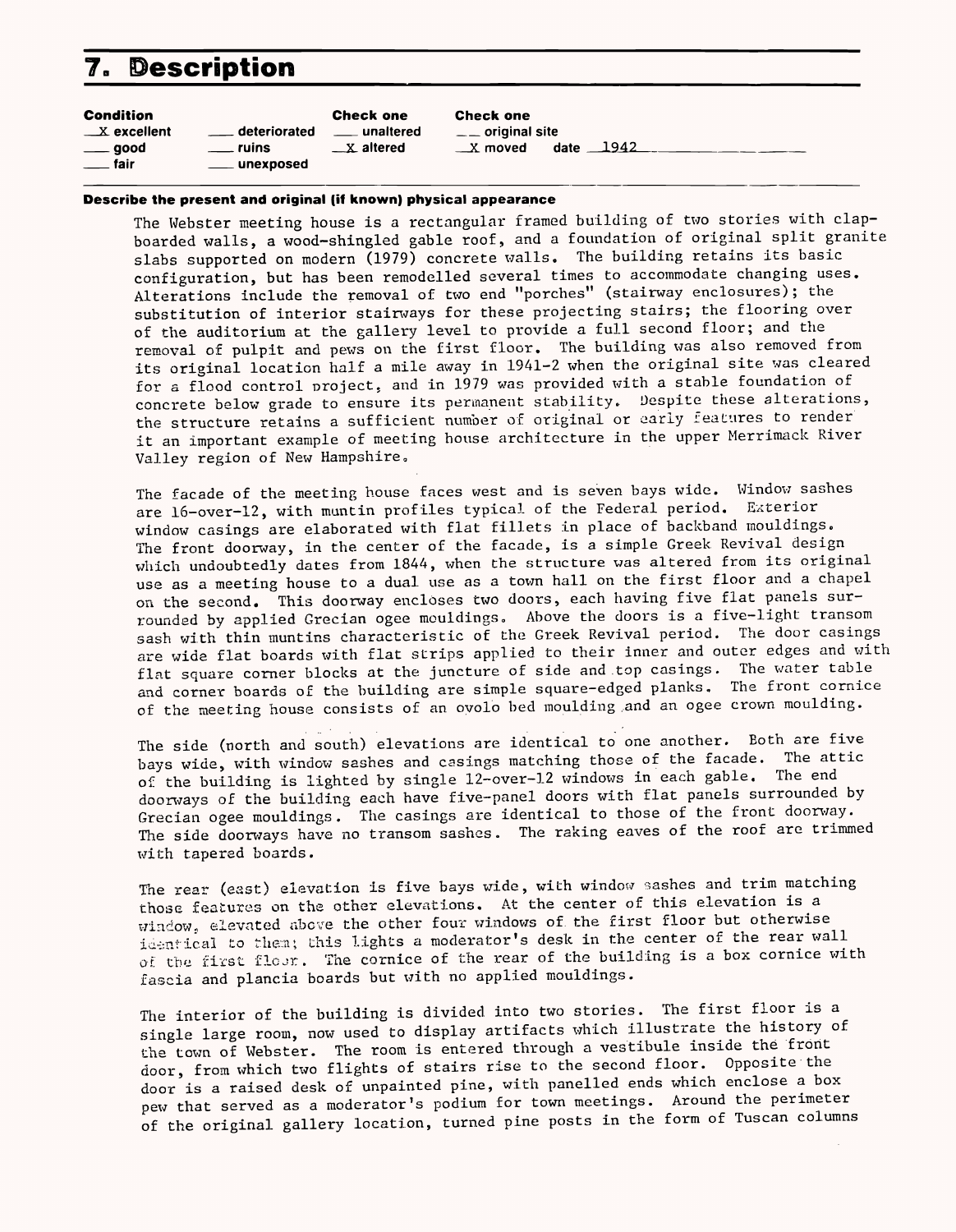| <b>NPS Form 10-000-a</b><br>$(3-62)$                                     |             | OMB No. 1024-0018<br>Exp. 10-31-84                                                                                 |
|--------------------------------------------------------------------------|-------------|--------------------------------------------------------------------------------------------------------------------|
| United States Department of the Interior<br><b>National Park Service</b> |             | التواعد الاستراد والمحروب المراديات المتحدة والمتناء ويوقع فليقتض والمعتقد والمتحدث والمتناوحة<br>For NPS use only |
| <b>National Register of Historic Places</b>                              |             | received                                                                                                           |
| <b>Inventory-Nomination Form</b>                                         |             | date entered                                                                                                       |
| <b>Continuation sheet</b>                                                | Item number | Page                                                                                                               |

The second floor of the building as a single large room with a level central floor in the area within the original perimeter of the gallery. The floor slants upward on the front and sides of the room, where the original gallery construction is retained. The gallery floor is filled with a series of "slip" pews, which face the center of the rear of the building where the original pulpit was located in a position midway between the first floor level and the gallery level. An analogous position on the second floor is now occupied by a movable reading desk in the Empire style, undoubtedly installed when the second floor was finished as a chapel in 1844.

with low pedestals and square architrave blocks rise to support the gallery flooring. The ceilings beneath the galleries reflect the pitched flooring of the latter, rising from the gallery columns to the outer walls of the building, These ceilings, like the wails of the first floor, are plastered; the heavy oak posts of the frame project forward beyond the planes of the walls. The central portion of the ceiling of the first floor is unplastered. This was originally an open area within the perimeter of the gallery, and is framed with heavy bridging joists which, support a series of closely-spaced floor joists of square section. The first floor, originally the main floor of the meeting house auditorium and after 1844 the Wenster town hall, is today filled with museum displays.

The second floor is reached by two enclosed flights of stairs which rise from each side of the vestibule at the front door of the building. The two stairwells are guarded by simple balustrades with square balusters on the second floor. The detailing at this level is simple: window casings are square-edged, and the uncased posts have chamfered edges to a point within a few inches of the ceiling. Walls and ceiling are plastered, and the juncture between the two is finished in a small plastered cove.

The frame of the building is composed largely of oak. The roof frame consists of six sets of rafters. The four interior trusses are composed of doubled rafters, rafter ties, and king posts. The king posts are braced longitudinally through the building by horizontal beams linking them at mid-height, and by diagonal braces which extend from points near the tops and bottoms of the king posts to the midpoints of the horizontal beams.

Original appearance: The basic structure has not been altered. As originally constructed, the meeting house had an open-centered gallery at the present second floor level, and a tall pulpit of typical eighteenth-century design on the east wall. Before alterations of 1844, the gallery was reached by flights of stairs enclosed in projecting "porches"--features which were shared by the majority of meeting houses in central New Hampshire. The main floor of the building originally held thirty-four pews, and the gallery had twenty-three.

Other structures: On the nominated parcel of land is also an open-sided reproduction of a typical horse shed of the type often associated with meeting houses. This was built in  $1972$  and extended in  $1979$ .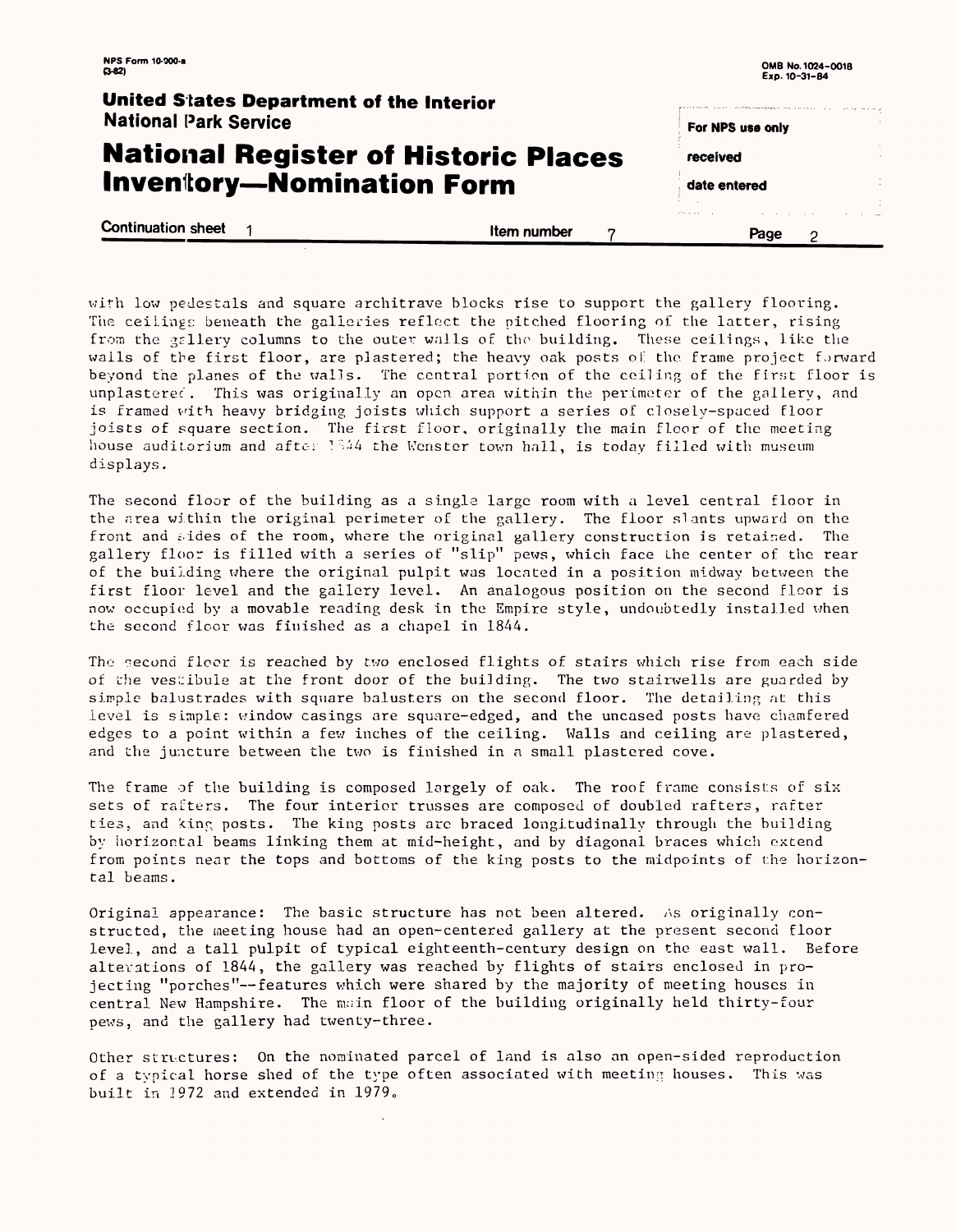| NPS Form 10-000-a<br>$(3-82)$                                                   |   |                                             |                  | OMB No. 1024-0018                     |
|---------------------------------------------------------------------------------|---|---------------------------------------------|------------------|---------------------------------------|
| <b>United States Department of the Interior</b><br><b>National Park Service</b> |   |                                             | For NPS use only | <b>Superintendent</b><br>$\mathbf{r}$ |
|                                                                                 |   | <b>National Register of Historic Places</b> | received         | $\mathbb{R}^2$<br>$\cdot$             |
|                                                                                 |   | <b>Inventory-Nomination Form</b>            | date entered     |                                       |
| <b>Continuation sheet</b>                                                       | 2 | Item number                                 | Page 3           |                                       |

Standing behind (to the east of) the meeting house, the horse shed is one hundred feet in length, It is built of modern materials in a form that suggests the sheds that stood behind the meeting house in its original location, The building consists oi ten ten-foot bays; the southern seven bays were, constructed in 1972 and the northern three bays in 1979. The building has a braced frame of heavy sawn timbers, clad in wide vertical pine boards. The roof frame consists of rafters of two-inch stock, placed twenty-four inches on centers. The structure is sixteen feet in depth and has a wood-shingled gable roof. The three northernmost ten-foot bays are enclosed to accommodate a fire truck given for display purposes to the Society for the Preservation of the Old Meeting House. The middle five sections are unfloored and have open fronts (west elevations) to suggest traditional horse sheds. These bays presently house a display of various pieces of horse-drawn equipment. The two southernmost bays are enclosed to form a secure storage shed.

The lot upon which the meeting house stands is bordered on the west by Battle Street. The land slopes upward in a gentle ascending grade to the point, east of the meeting hou-'e, where the horse sheds stand. Here is a low but abrupt rise along which the sheds extend. The meeting house lot is generally clear of trees, and is separated from adjoining properties only by metes and bounds rather than by stone walls or other barriers, A gravel driveway extends from Battle Street to a point near the southerly door of the meeting house, and from there to the horse sheds behind.

The Westerly Meeting House is the only such structure remaining in the upper Merrimack Valley of New Hampshire which essentially retains its original exterior appearance as well as many of its original interior features. While the building was once one of a large group of comparable structures built in the region through the eighteenth century, all of its prototypes and contemporaries have been destroyed or so remodelled as to be no longer recognizable. The companion meeting house built in the. eastern part of Boscawen in 1769, for example, was burned in 1798. The structure that replaced this eastern meeting house, constructed in 1799, was remodelled to the form of a typical Greek Revival church in 1839, with additional remodellings at later dates. Another meeting house in nearby Pembroke was converted to a barn and so remains today. That on Searles Hill in neighboring Salisbury, six miles distant, was built in 1768 and dismantled about 1790. Another at Canterbury, adjoining Boscawen on the east, was converted to a dwelling.

Although the Westerly Meeting House lost some original features in its remodelling in 1844, it is the only such structure in central New Hampshire that retains the essential form of the typical eighteenth-century meeting house of the region. The only comparable examples of early meeting house architecture in New Hampshire are a group of three steepleless structures that survive in the southeastern towns of Danville, Fremont, and Sandown, some 45 miles from Webster. Together, these four structures preserve the only remaining record of typical eighteenth-century meeting house architecture in New Hampshire.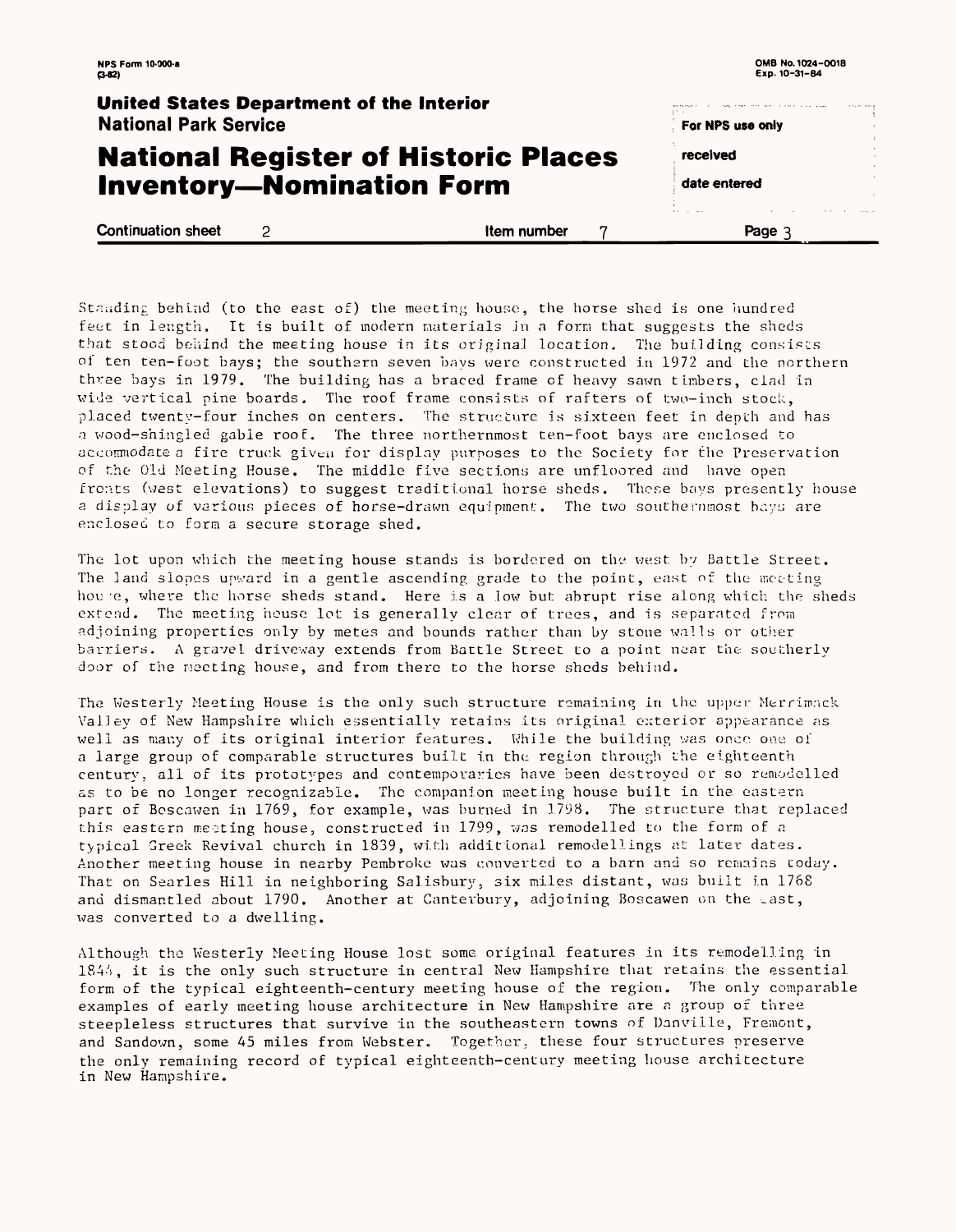| <b>NPS Form 10-000-a</b><br>$(3-82)$                                     |                  | OMB No. 1024-0018<br>Exp. 10-31-84                                                                                                 |  |
|--------------------------------------------------------------------------|------------------|------------------------------------------------------------------------------------------------------------------------------------|--|
| United States Department of the Interior<br><b>National Park Service</b> |                  | the position of a property service construction of the control of the control of the control of the control of<br>For NPS use only |  |
| <b>National Register of Historic Places</b>                              |                  | received                                                                                                                           |  |
| <b>Inventory-Nomination Form</b>                                         |                  | date entered                                                                                                                       |  |
| <b>Continuation sheet</b> 3                                              | 8<br>Item number | .<br>Page                                                                                                                          |  |

Effects of the moving of the building: The Westerly Meeting House was moved from its original site (about half a mile southwest of its present location) in the fall of 1941, Its original site fell within the limits of a flood control project being developed by the United States Army Corps of Engineers.<sup>5</sup> The building was condemned, the town of Webster was reimbursed \$10,000 for its loss, and the structure was slated to be demolished, In October, 1941, an association was formed for the purpose of purchasing the building as surplus property, relocating it to a site above the limits of the flood control project, and preserving the structure for the future. This organization was incorporated as The Society for the Preservation of the Old Meeting House in Webster, New Hampshire: it remains the owner of the structure.

The Society employed the Walter Hill Company of Tilton, N.H.--long regarded as the most skilfull building movers in New Hampshire--to move the building to its present site. This was accomplished in the spring of 1942 with no damage to the structure.<sup>6</sup> The effect of the move on the old site was great but inevitable inasmuch as all structures within the flood control district were required to be removed or demolished. The effect of the move on the new site was to add a building of a public nature to a neighborhood which already combined domestic structures, a store, a relocated burying ground, and a church. The addition of the meeting house to this group reinforced an already strong sense of the neighborhood as the town center, and added an attractively maintained structure to a group that, already typified the New Hampshire village. The effect of the move on the building was minimal due to the care of the movers. The principal impact of the move upon the structure was to alter its compass orientation, placing the front door to the west instead of to the south as formerly. In subsequent years, the effect upon the building of ownership by the Society has been to enhance the care of the structure to a level beyond that traditionally maintained by the former owner, the Town of Webster.

 $^5$ Webster History Committee, Webster, New Hampshire, 1933-1983 History, pp. 252-257.  $^6$ Webster History Committee, Webster, New Hampshire, 1933-1983 History, pp. 157-159.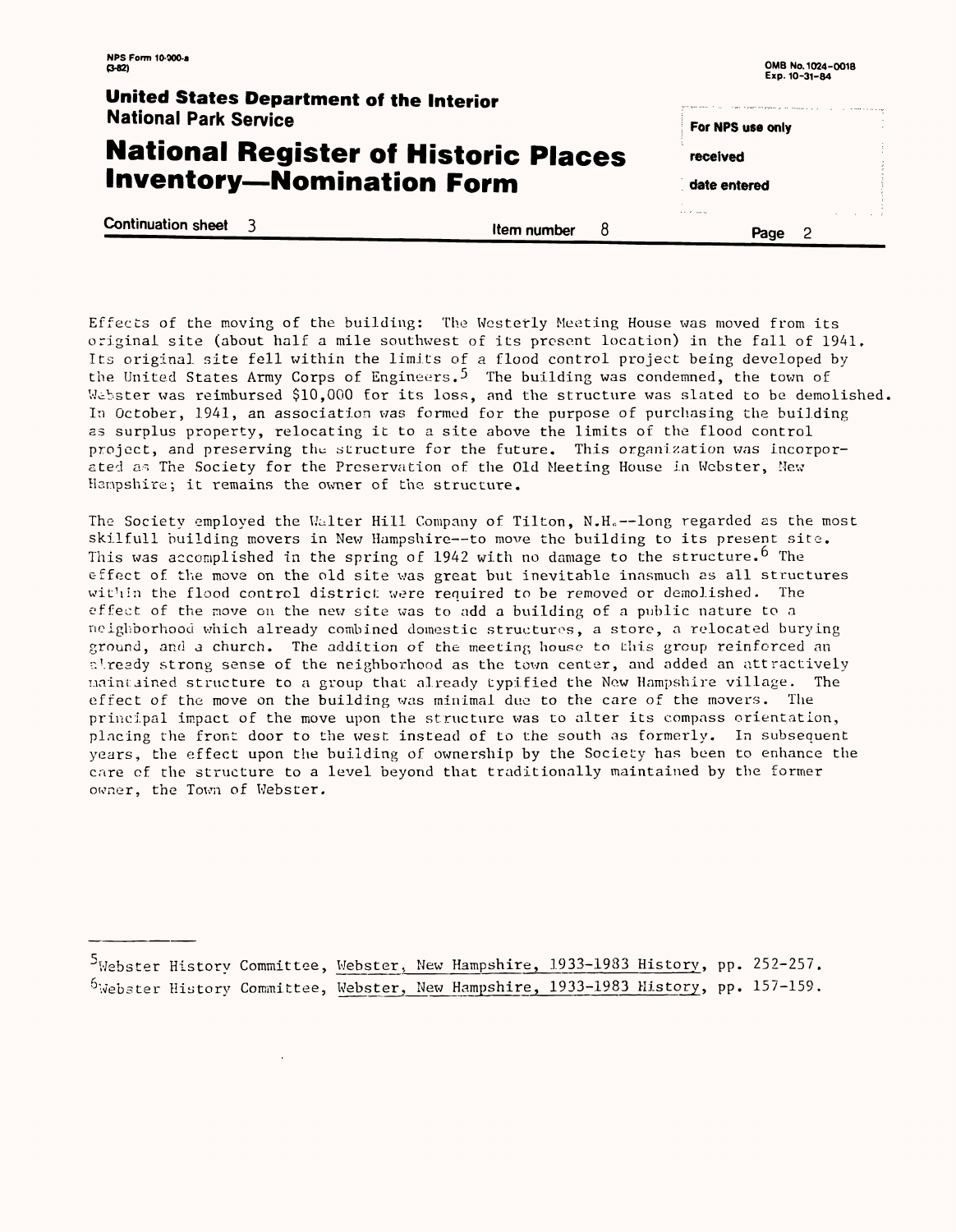# **8. Significance**

| <b>Period</b>                                                                                                                | Areas of Significance-Check and justify below                                                                                                                                                           |                                                                                                                                                                                                                                            |                                                                                                                                                                                                        |                                                                                                                                                                                |
|------------------------------------------------------------------------------------------------------------------------------|---------------------------------------------------------------------------------------------------------------------------------------------------------------------------------------------------------|--------------------------------------------------------------------------------------------------------------------------------------------------------------------------------------------------------------------------------------------|--------------------------------------------------------------------------------------------------------------------------------------------------------------------------------------------------------|--------------------------------------------------------------------------------------------------------------------------------------------------------------------------------|
| ___ prehistoric<br>$-$ 1400-1499<br>$\frac{1}{2}$ 1500-1599<br>$\frac{1600 - 1699}{ }$<br>$X$ 1700-1799<br>$X - 1800 - 1899$ | $\sim$ archeology-prehistoric $\sim$ community planning<br>$\Box$ archeology-historic<br>____ agriculture<br>$X$ architecture<br>$\overline{\phantom{a}}$ art<br>$\sim$ commerce<br>1900 Communications | <b>Example 10 CONSERVATION</b><br>$\overline{\phantom{a}}$ = $\overline{\phantom{a}}$ = economics<br>$\frac{1}{2}$ education<br>$\mathbb{L}$ = $\mathbb{L}$ engineering<br>$\sum_{n=-\infty}^{\infty}$ industry<br>$\frac{1}{2}$ invention | Let and scape architecture. Let religion<br>$\frac{1}{2}$ law<br>$\sim$ $\sim$ $\sim$ $\sim$ $\sim$ literature<br>$\frac{1}{2}$ military<br>$\overline{\phantom{a}}$ music<br>____ politics/government | $\rule{1em}{0.15mm}$ science<br>$\overline{\phantom{0}}$ sculpture<br>$\rule{1em}{0.15mm}$ social/<br>humanitarian<br>__ theater<br>___ transportation<br>____ other (specify) |
| <b>Specific dates</b>                                                                                                        | <b>Built 1791</b>                                                                                                                                                                                       | <b>Builder/Architect</b>                                                                                                                                                                                                                   | Samuel<br>Jackman (1749-1845)                                                                                                                                                                          |                                                                                                                                                                                |

The Westerly Meeting House in Webster, New Hampshire, is one of a small group of eighteenencentury meeting houses in northern New England that essentially retain their original form. Despite some alterations, the building remains the only well-preserved example of its type in the upper Merrimack Valley of New Hampshire, Built by local craftsmen according to a regional architectural tradition, the building was altered in the nineteenth century in keeping with new local traditions. Today it is a museum which preserves a record of the evolution of meeting house architecture in central New Hampshire.

Architecture: The Westerly Meeting House was constructed in 1791 after the inhabitants of the westerly part of the town of Boscawen, N.H., complaining that many of them had to travel five miles or more to the town's only meeting house, petitioned to be set off as a separate township. Although this division did not take place until many years later (creating the present town of Webster), the inhabitants of Boscawen voted in 1791 to erect a second meeting house for the convenience of the inhabitants in the westerly part of the township.

In so doing, the people of Boscawen followed local architectural tradition, making the new building a virtual twin of the earlier Boscawen meeting house, built in the easterly part of the township in  $1769.^1$  The building was also part of a larger regional tradition. It was one of some seventy known examples of meeting houses built between 1772 and 1804 that had end "porches" or stairtowers providing access to the galleries. By far the greater number of these twin-porch meeting houses were in southern New Hampshire, where they constituted a dominant architectural tradition. $^\angle$  The Westerly Meeting House was built by native joiner and carpenter Samuel Jackman (1749-1845), who would have been familiar with both the regional tradition and the specific prototype in the eastern part of Boscawen.<sup>3</sup>

### **Statement of Significance (in one paragraph)**

In 1823 a dispute over the proprietorship and use of the meeting house arose between the Congregat onal Church, which had been its sole religious occupant since its construction, and the relatively new Christian Union Society. The eventual outcome was the withdrawal of the Congregationalists, who built the nearby Webster Congregational Church for their own exclusive use. Eventually, in 1844, the Christian Union Society and the town voted to cooperate in remodelling the building, removing the projecting stair enclosures, flooring over the gallery, and adapting the interior for a chapel on the second floor and a town hall on the first.<sup>4</sup> This was in keeping with a movement at the period for towns to abandon or remodel the uncomfortable and drafty old meeting houses and to provide smaller but more convenient halls for the use of town meetings, Thus, the Westerly Meeting House evolved to meet changing religious and civil needs in the area it served,

1Charles Carleton Coffin, History of Boscawen and Webster, pp. 101-102, 139-143. <sup>2</sup>Peter Eenes, "Twin-Porch versus Single-Porch Stairwells: Two Examples of Cluster Diffusion in Rural Meetinghouse Architecture," Old-Time New England 69 (Winter-Spring 1979), pp.44-68  $^3$ Coffin, History of Boscawen and Webster, pp. 139, 559.

 $^{4}$ Coffin, History of Boscawen and Webster, pp. 190-191, 207, 236-238, 240-242.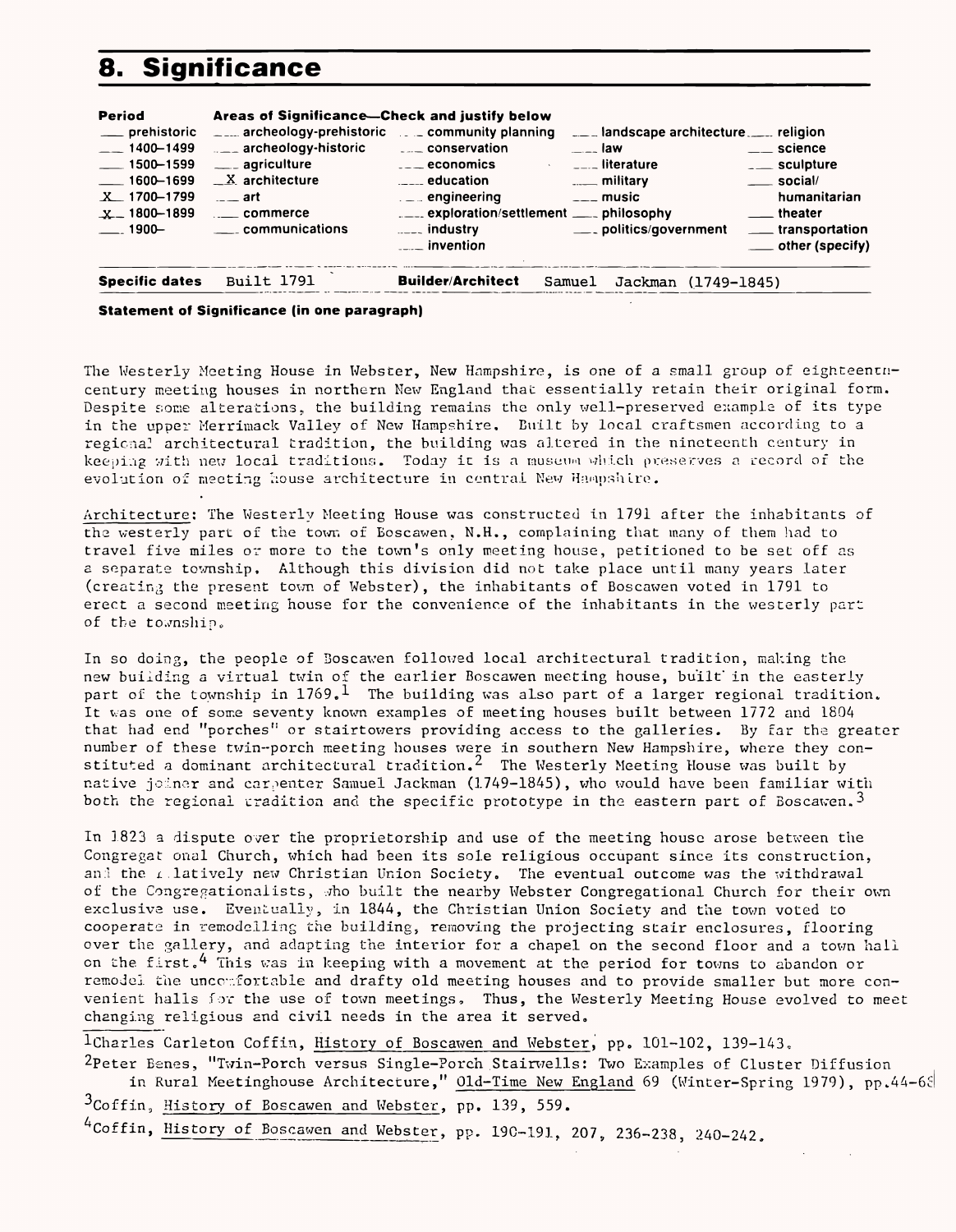### Major Bibliographical References  $\mathbf{\mathfrak{g}}$ .

(see continuation sheet)

#### Geographical Data  $10.$

Acreage of nominated property  $\frac{1}{2}$  acre<br>Quadrangle name  $\frac{\text{Penacook}}{\text{Penacook}}$ 

**UTM References** 

| A<br>$1911$<br>Zone | $ 2 7 9 675 $ $ 4 8 0 0$<br><b>Easting</b> | 0 <br>8<br><b>Northing</b> | B |
|---------------------|--------------------------------------------|----------------------------|---|
| $C \mid \quad \mid$ | $\overline{\phantom{a}}$                   |                            | n |
| E                   | $1$ $1$ $1$ $1$                            |                            | F |
| G                   | $1$ $1$ $1$ $1$                            |                            |   |

| B<br>Zone | ┸┸┸┺┹┷┷<br>Easting                                                                                                                                                                                                                                                                                                                                                                                                               | $\cup$<br><b>Northing</b> |
|-----------|----------------------------------------------------------------------------------------------------------------------------------------------------------------------------------------------------------------------------------------------------------------------------------------------------------------------------------------------------------------------------------------------------------------------------------|---------------------------|
| D         | $\begin{tabular}{c} \textbf{1} & \textbf{1} & \textbf{1} & \textbf{1} & \textbf{1} & \textbf{1} & \textbf{1} & \textbf{1} & \textbf{1} & \textbf{1} & \textbf{1} & \textbf{1} & \textbf{1} & \textbf{1} & \textbf{1} & \textbf{1} & \textbf{1} & \textbf{1} & \textbf{1} & \textbf{1} & \textbf{1} & \textbf{1} & \textbf{1} & \textbf{1} & \textbf{1} & \textbf{1} & \textbf{1} & \textbf{1} & \textbf{1} & \textbf{1} & \text$ |                           |
|           |                                                                                                                                                                                                                                                                                                                                                                                                                                  |                           |
|           | $\mathbf{1}$                                                                                                                                                                                                                                                                                                                                                                                                                     |                           |

Quadrangle scale 1:62500

**Verbal boundary description and justification**

(see continuation sheet)

665), I hereby nominate this property for inclusion in the National Register and certify that it has been evaluated according to the criteria and procedures set forth by the National Park Service.  $11$ 

| state           | N/A                                   | code | county                                                |                             |                  | code                        |
|-----------------|---------------------------------------|------|-------------------------------------------------------|-----------------------------|------------------|-----------------------------|
| state           | N/A                                   | code | county                                                |                             |                  | code                        |
|                 | 11. Form Prepared By                  |      |                                                       |                             |                  |                             |
| name/title      | Dorothy R.W. Sanborn<br>*James Garvin |      |                                                       |                             |                  |                             |
| organization    | *New Hampshire Historical Society     |      | Society for the Preservation of the Old Meeting House | date                        |                  | August 1984<br>*August 1984 |
|                 | Box 7                                 |      |                                                       |                             | $(603)$ 796-2211 |                             |
| street & number | *30 Park Street                       |      |                                                       | telephone $*(603)$ 225-3381 |                  |                             |
|                 | Boscawen,                             |      |                                                       | <b>NH</b>                   | 03301            |                             |
| city or town    | *Concord,                             |      |                                                       | $*NH$<br>state              | 03301            |                             |

The evaluated significance of this property within the state is:

 $\_$ national  $\_$ state  $\_$ X local

As the designated State Historic Preservation Officer for the National Historic Preservation Act of 1966 (Public Law 89-

| <b>State Historic Preservation Officer signature</b>                     |          |      |              |
|--------------------------------------------------------------------------|----------|------|--------------|
| title New Hampshire State Historic Preservation Officer                  |          | date |              |
| For NPS use only                                                         |          |      |              |
| I hereby certify that this property is included in the National Register |          |      |              |
|                                                                          | ごみ ヤーマッシ | date | $3 - 7 - 85$ |
| Keeper of the National Register                                          |          |      |              |
| <b>Attest:</b>                                                           |          | date |              |
| <b>Chief of Registration</b>                                             |          |      |              |
| GPO 894-788                                                              |          |      |              |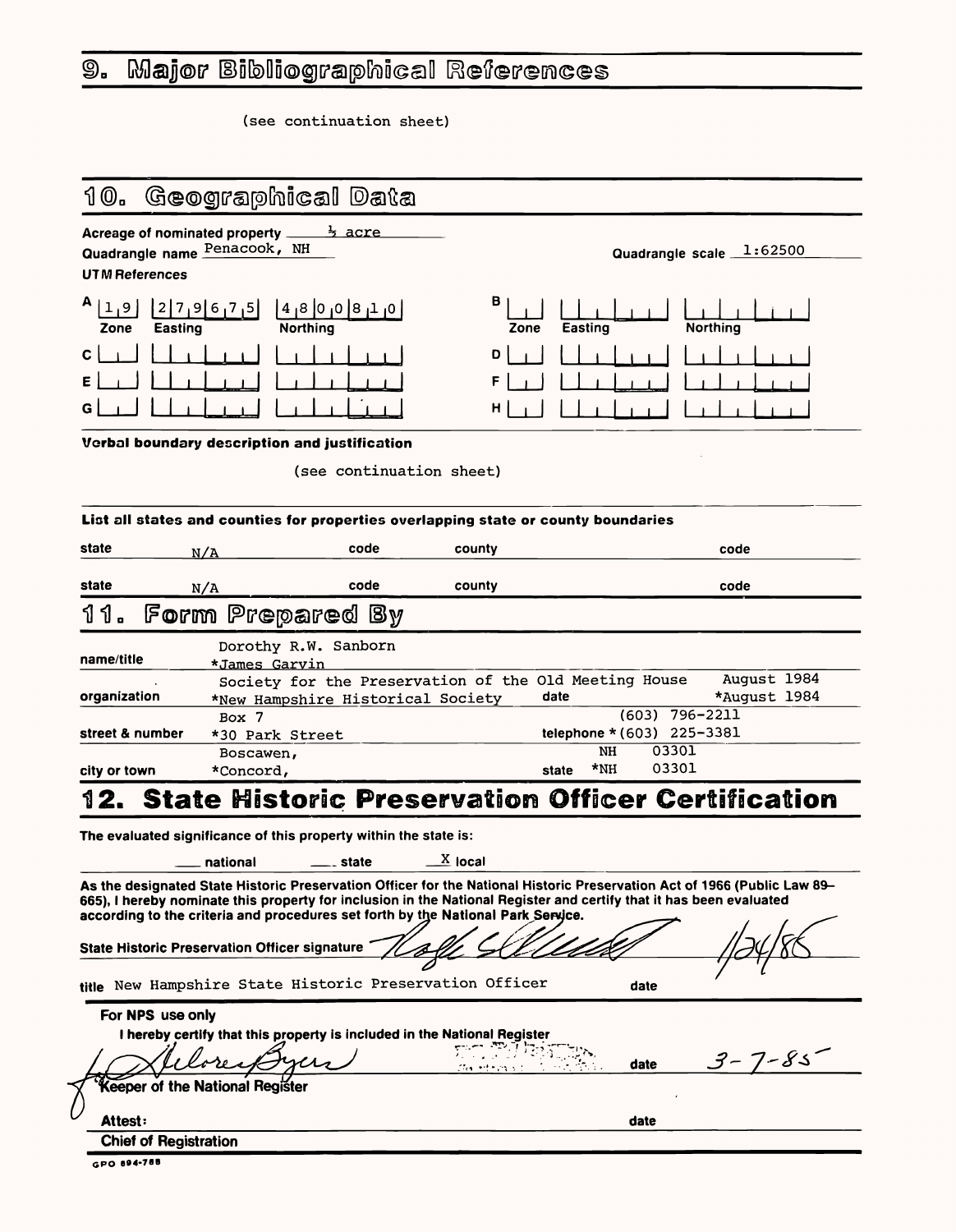ومستقيمه والمتعاونات والمتناور

parameters and a construction of the components of

For NPS use only

received

date entered

## **National Register of Historic Places Inventory-Nomination Form**

|                           |             |   | . |      |  |
|---------------------------|-------------|---|---|------|--|
| <b>Continuation sheet</b> | Item number | u |   | Page |  |

Burbank, William W. Historical Sketch\_and Roll of Membership of the First Congregational Church, Webster, New Hampshire. Penacook, NH: W. B. Ranney, 1908. Buxton, Willis G. History of Boscawen-Webster, 1883-1933. Penacook, MH: W. B. Ranney, n.d. Coffin, Charles Carleton. The History of Boscawen and Webster, from 1733 to 1878. Concord, NH: Republican Press Association, 1878. Webster History Committee. Webster, New Hampshire, 1933-1983 History. Warner, NH: Webster History Committee, 1984.

### **United States Department of the Interior** National Park Service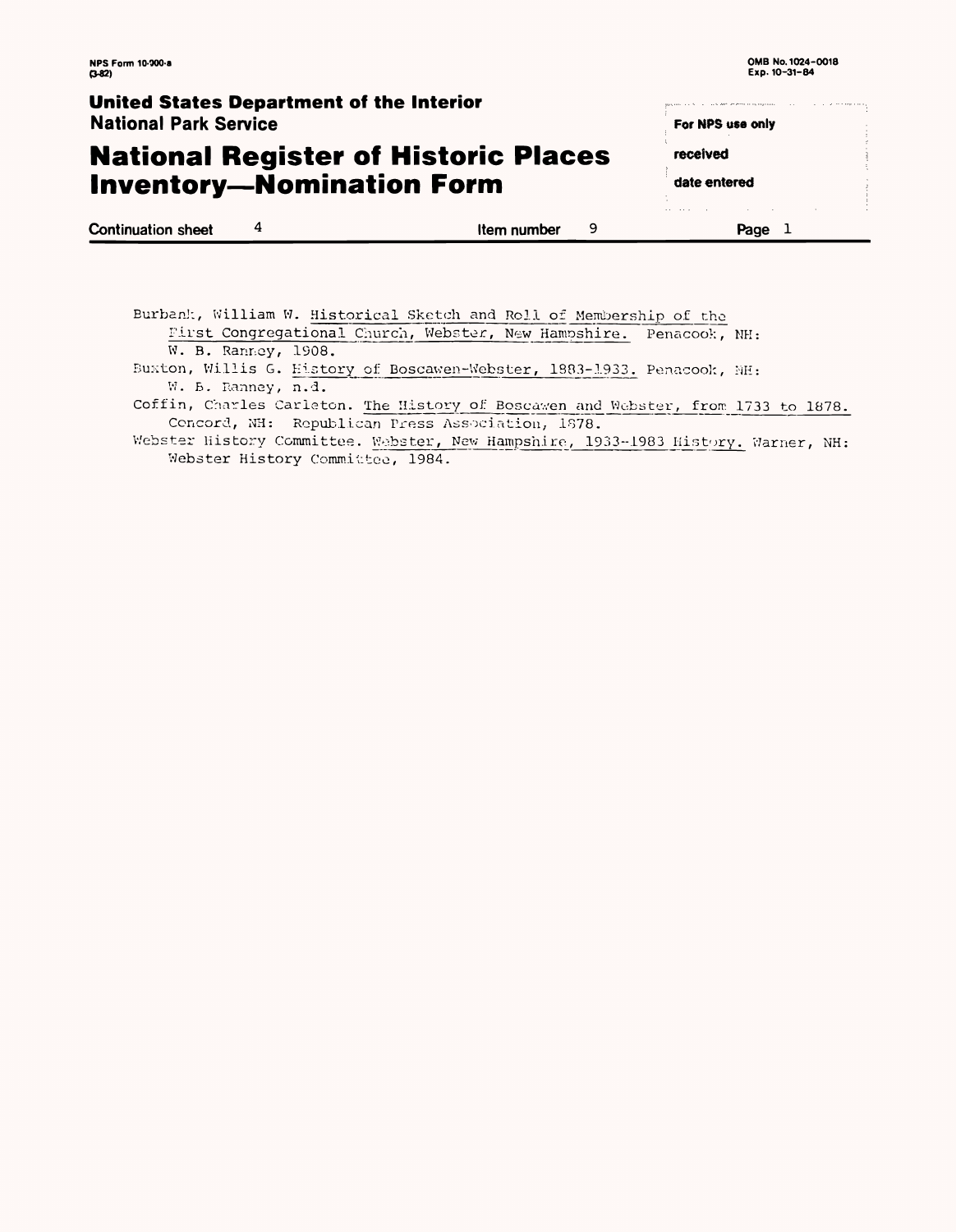| <b>NPS Form 10-000-a</b><br>(3-82                                               |   |                   | OMB No. 1024-0018<br>Exp. 10-31-84 |  |
|---------------------------------------------------------------------------------|---|-------------------|------------------------------------|--|
| United States Department of the Interior                                        |   |                   |                                    |  |
| <b>National Park Service</b>                                                    |   |                   | For NPS use only                   |  |
| <b>National Register of Historic Places</b><br><b>Inventory-Nomination Form</b> |   |                   | received                           |  |
|                                                                                 |   |                   | date entered                       |  |
|                                                                                 |   |                   |                                    |  |
| <b>Continuation sheet</b>                                                       | 5 | Item number<br>10 | Page                               |  |

Beginning on Battle Street at the southern boundary of June Smith Austin, thence easterly along the property of June Smith Austin 178 feet to a point, thence southerly 144 feet to a point, thence westerly 174 feet to Battle Street, thence northerly 152 feet on Battle Street to the point begun at.

Boundary Justification; The boundaries described above are those of a lot which was purchased in 1942 as a relocation site for the meeting house which if not moved, would have been demolished during the clearance for a flood control project.

: iap and Parcel Number: Map 3; Lot #63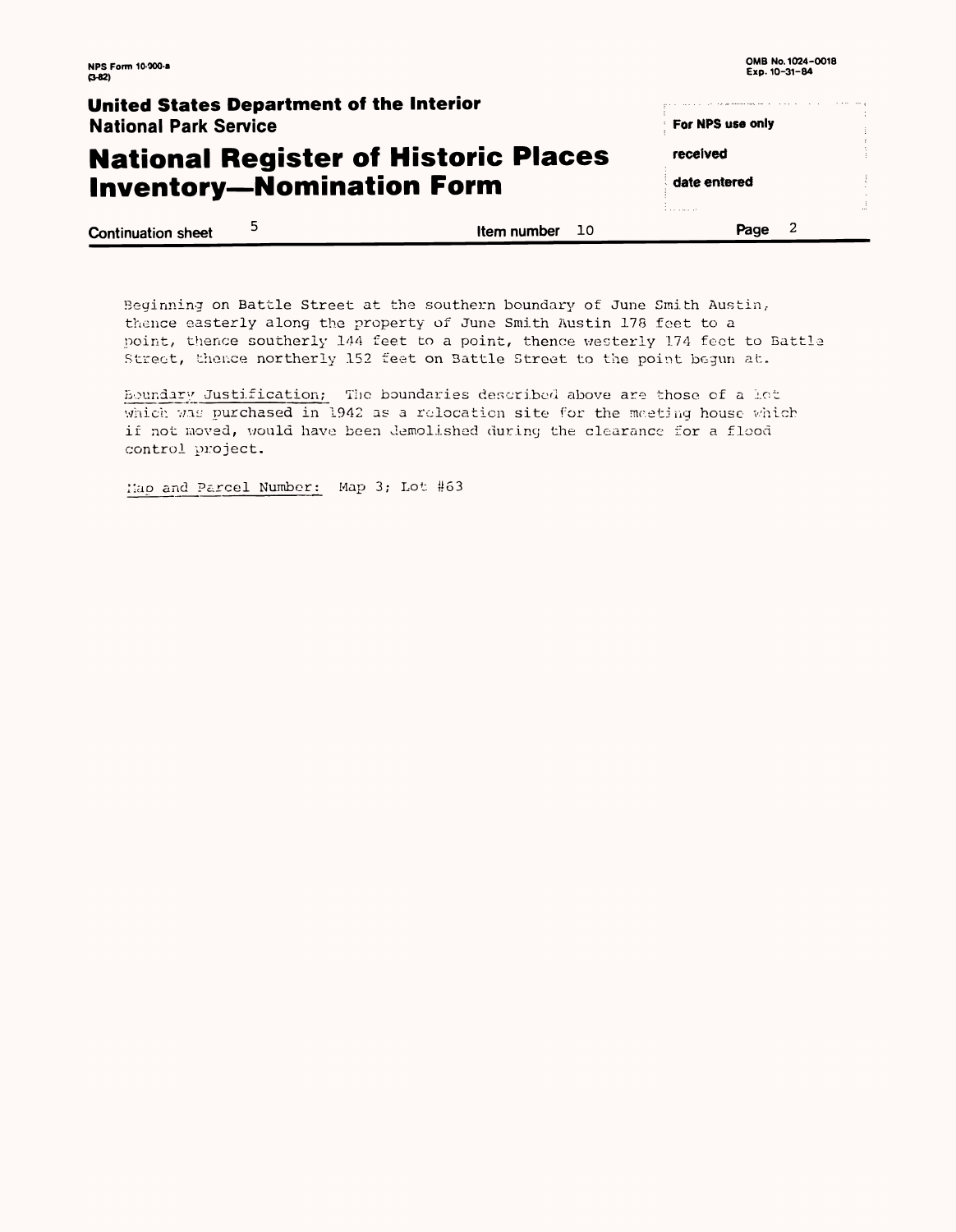## **National Register of Historic Places Inventory-Nomination Form**

**Continuation sheet Item number** 10

# **United States Department of the Interior**

National Park Service

WEBSTER MEETING HOUSE Vebster, N.H.

| For NPS use only |  |
|------------------|--|
| received         |  |
| date entered     |  |
|                  |  |
| ıе               |  |



### (not to scale)

dm